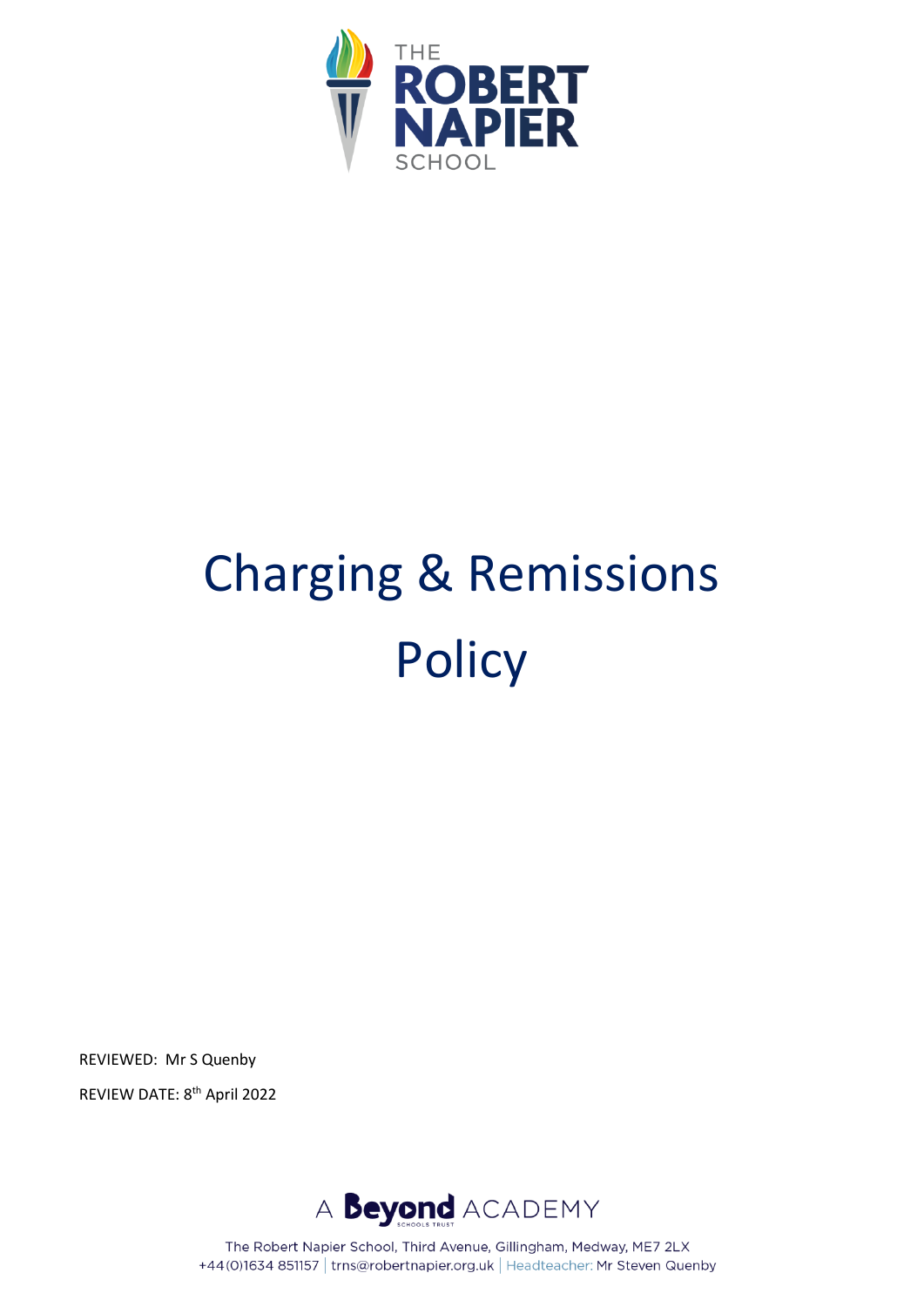

# **Aims**

Our school aims to:

- Have robust, clear processes in place for charging and remissions
- Clearly set out the types of activity that can be charged for and when charges will be made

# **Legislation and Guidance**

This policy is based on advice from the Department for Education (DfE) on charging for school activities and the Education Act 1996, sections 449-462 of which set out the law on charging for school activities in England. Academies are required to comply with this Act through their funding agreements. This policy complies with our funding agreement and articles of association

## **Definitions**

- Charge: a fee payable for specifically defined activities
- Remission: the cancellation of a charge which would normally be payable

## **Roles and Responsibilities**

## *The Local Governing Body*

The Local Governing Body has overall responsibility for approving the charging and remissions policy, but can delegate this to a committee, an individual governor or the Headteacher. The governing board also has overall responsibility for monitoring the implementation of this policy. Responsibility for approving the charging and remissions policy has been delegated to the Headteacher.

#### *Headteacher*

The Headteacher is responsible for ensuring staff are familiar with the charging and remissions policy, and that it is being applied consistently.

# *Staff*

Staff are responsible for:

- Implementing the charging and remissions policy consistently
- Notifying the Headteacher of any specific circumstances which they are unsure about or where they are not certain if the policy applies

The school will provide staff with appropriate training in relation to this policy and its implementation

# *Parents*

Parents are expected to notify staff or the headteacher of any concerns or queries regarding the charging and remissions policy.

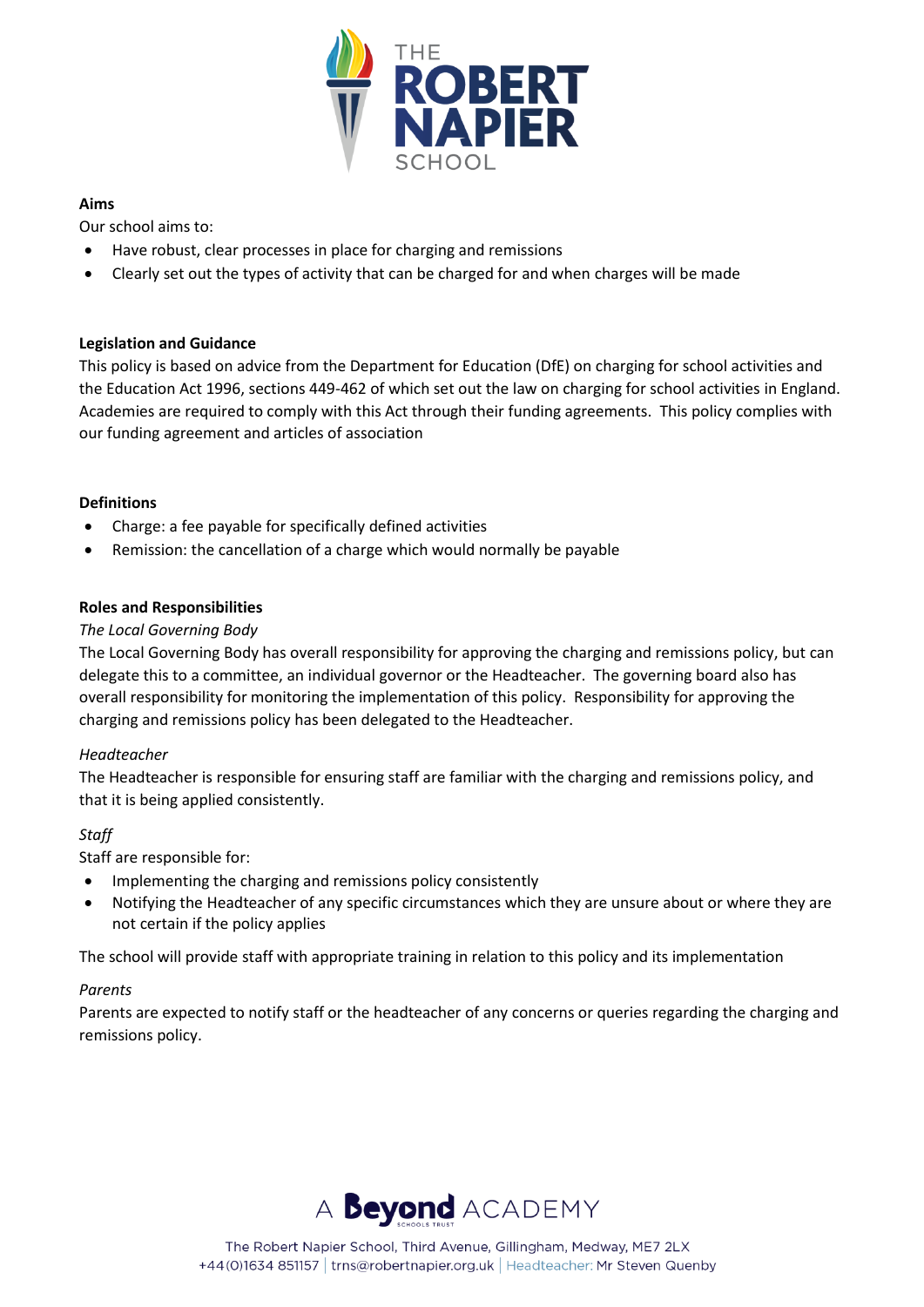

# **Where Charges Cannot Be Made**

Below we set out what we **cannot** charge for:

# *Education*

- Admission applications
- Education provided during school hours (including the supply of any materials, books, instruments or other equipment)
- Education provided outside school hours if it is part of:
	- o The national curriculum
	- $\circ$  A syllabus for a prescribed public examination that the pupil is being prepared for at the school
	- o Religious education
- Instrumental or vocal tuition, for pupils learning individually or in groups, unless the tuition is provided at the request of the pupil's parent
- Entry for a prescribed public examination if the pupil has been prepared for it at the school
- Examination re-sit(s) if the pupil is being prepared for the re-sit(s) at the school

# *Transport*

- Transporting registered pupils to or from the school premises, where the local authority has a statutory obligation to provide transport
- Transporting registered pupils to other premises where the governing board or local authority has arranged for pupils to be educated
- Transport that enables a pupil to meet an examination requirement when he or she has been prepared for that examination at the school
- Transport provided in connection with an educational visit

# *Residential Visits*

- Education provided on any visit that takes place during school hours
- Education provided on any visit that takes place outside school hours if it is part of:
	- o The national curriculum
	- $\circ$  A syllabus for a prescribed public examination that the pupil is being prepared for at the school
	- o Religious education
	- $\circ$  Supply teachers to cover for those teachers who are absent from school accompanying pupils on a residential visit

#### **Where Charges Can Be Made**

Below we set out what we can charge for:

#### *Education*

- Any materials, books, instruments or equipment, where the child's parent wishes him or her to own them
- Optional extras (see below)
- Music and vocal tuition, in limited circumstances
- Certain early years provision



The Robert Napier School, Third Avenue, Gillingham, Medway, ME7 2LX +44(0)1634 851157 | trns@robertnapier.org.uk | Headteacher: Mr Steven Quenby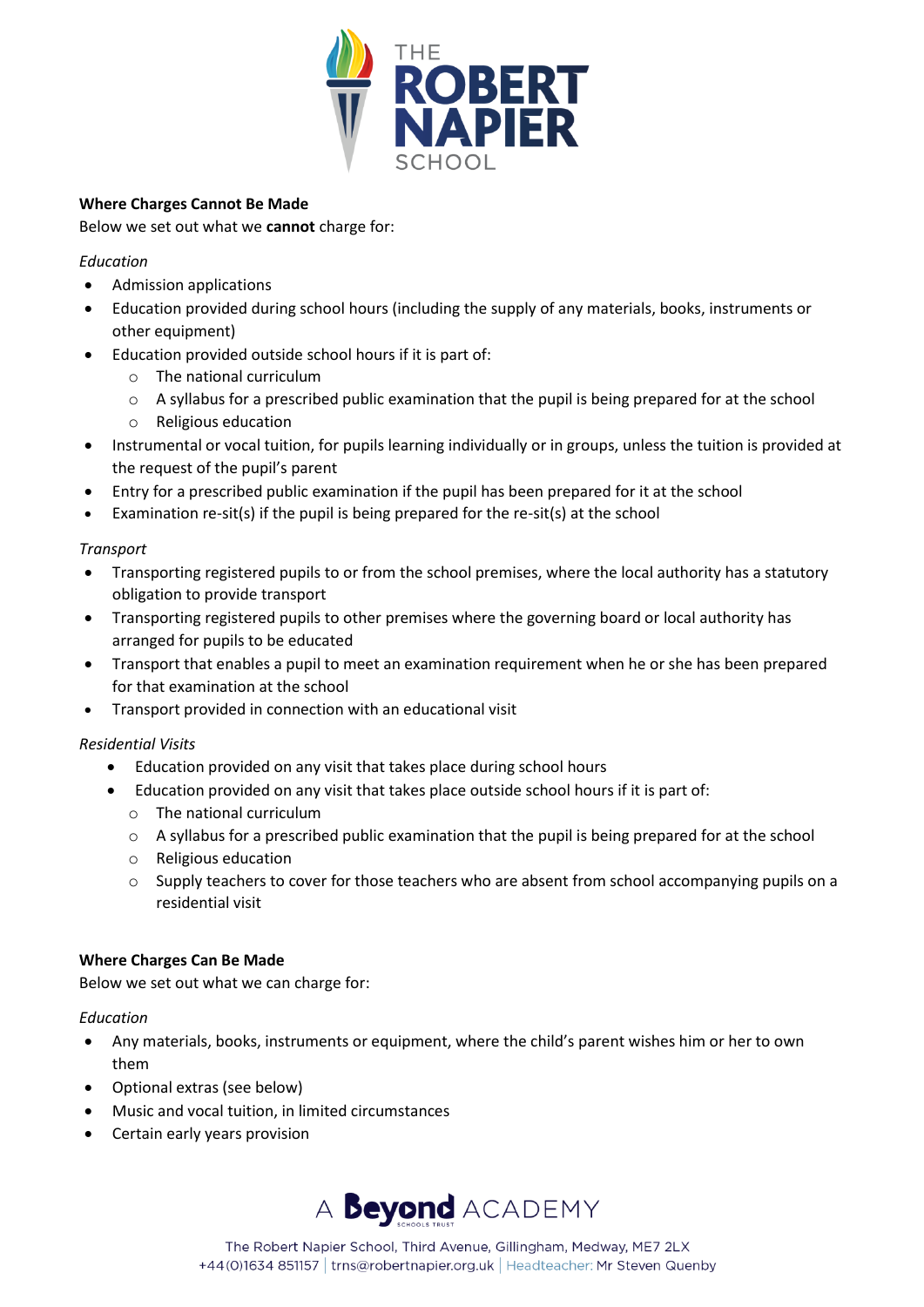

• Community facilities

# *Optional extras*

We are able to charge for activities known as 'optional extras'. In these cases, schools can charge for providing materials, books, instruments or equipment. The following are optional extras:

- Education provided outside of school time that is not part of:
	- o The national curriculum
	- $\circ$  A syllabus for a prescribed public examination that the pupil is being prepared for at the school
	- o Religious education
- Examination entry fee(s) if the registered pupil has not been prepared for the examination(s) at the school
- Transport (other than transport that is required to take the pupil to school or to other premises where the local authority or governing board has arranged for the pupil to be provided with education)
- Board and lodging for a pupil on a residential visit
- Extended day services offered to pupils (such as breakfast clubs, after-school clubs, tea and supervised homework sessions)

When calculating the cost of optional extras, an amount may be included in relation to:

- Any materials, books, instruments or equipment provided in connection with the optional extra
- The cost of buildings and accommodation
- Non-teaching staff
- Teaching staff engaged under contracts for services purely to provide an optional extra (including supply teachers engaged specifically to provide the optional extra)
- The cost, or an appropriate proportion of the costs, for teaching staff employed to provide tuition in playing a musical instrument, or vocal tuition, where the tuition is an optional extra

Any charge made in respect of individual pupils will not be greater than the actual cost of providing the optional extra activity, divided equally by the number of pupils participating.

Any charge will not include an element of subsidy for any other pupils who wish to take part in the activity but whose parents are unwilling or unable to pay the full charge.

In cases where a small proportion of the activity takes place during school hours, the charge cannot include the cost of alternative provision for those pupils who do not wish to participate.

Parental agreement is necessary for the provision of an optional extra which is to be charged for.

# *Music tuition*

Schools can charge for vocal or instrumental tuition provided either individually or to groups of pupils, provided that the tuition is provided at the request of the pupil's parent.

Charges may not exceed the cost of the provision, including the cost of the staff giving the tuition.

Charges cannot be made:

• If the teaching is an essential part of the national curriculum

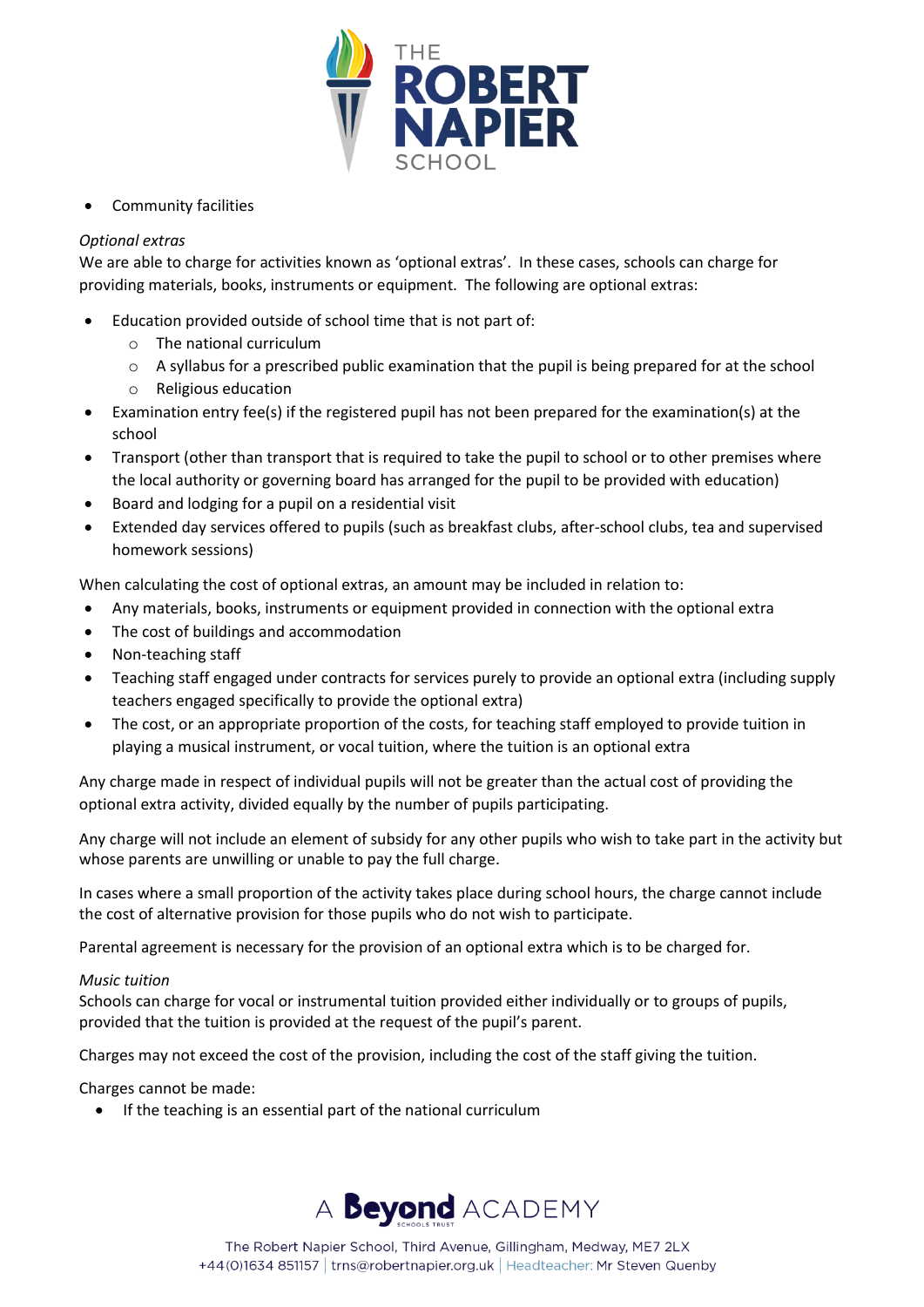

- If the teaching is provided under the first access to the Key Stage 2 instrumental and vocal tuition programme
- For a pupil who is looked after by a local authority

#### *Residential Visits*

We can charge for board and lodging on residential visits, but the charge must not exceed the actual cost.

#### **Voluntary Contributions**

As an exception to the requirements set out in this policy, the school is able to ask for voluntary contributions from parents to fund activities during school hours which would not otherwise be possible.

Examples of some activities for which the school may ask parents for voluntary contributions include:

- School trips
- Sports activities

There is no obligation for parents to make any contribution, and no child will be excluded from an activity if their parents are unwilling or unable to pay.

If the school is unable to raise enough funds for an activity or visit then it will be cancelled.

#### **Activities We Charge For**

The school will charge for activities such as:

- Breakfast clubs
- After-School Clubs
- Sports Clubs

For regular activities, the charges for each activity will be determined by the governing board and reviewed in September each year. Parents will be informed of the charges for the coming year in September each year.

#### **Remissions**

In some circumstances the school may not charge for items or activities set out in sections 'Where Charges Can be Made' and 'Activities We Charge For'of this policy. This will be at the discretion of the governing board and will depend on the activity in question.

#### *Remissions for Residential Visits*

Parents who can prove they are in receipt of any of the following benefits will be exempt from paying the cost of board and lodging for residential visits:

- Income Support Income-based Jobseeker's Allowance
- Income-related Employment and Support Allowance
- Support under part VI of the Immigration and Asylum Act 1999
- The guaranteed element of Pension Credit